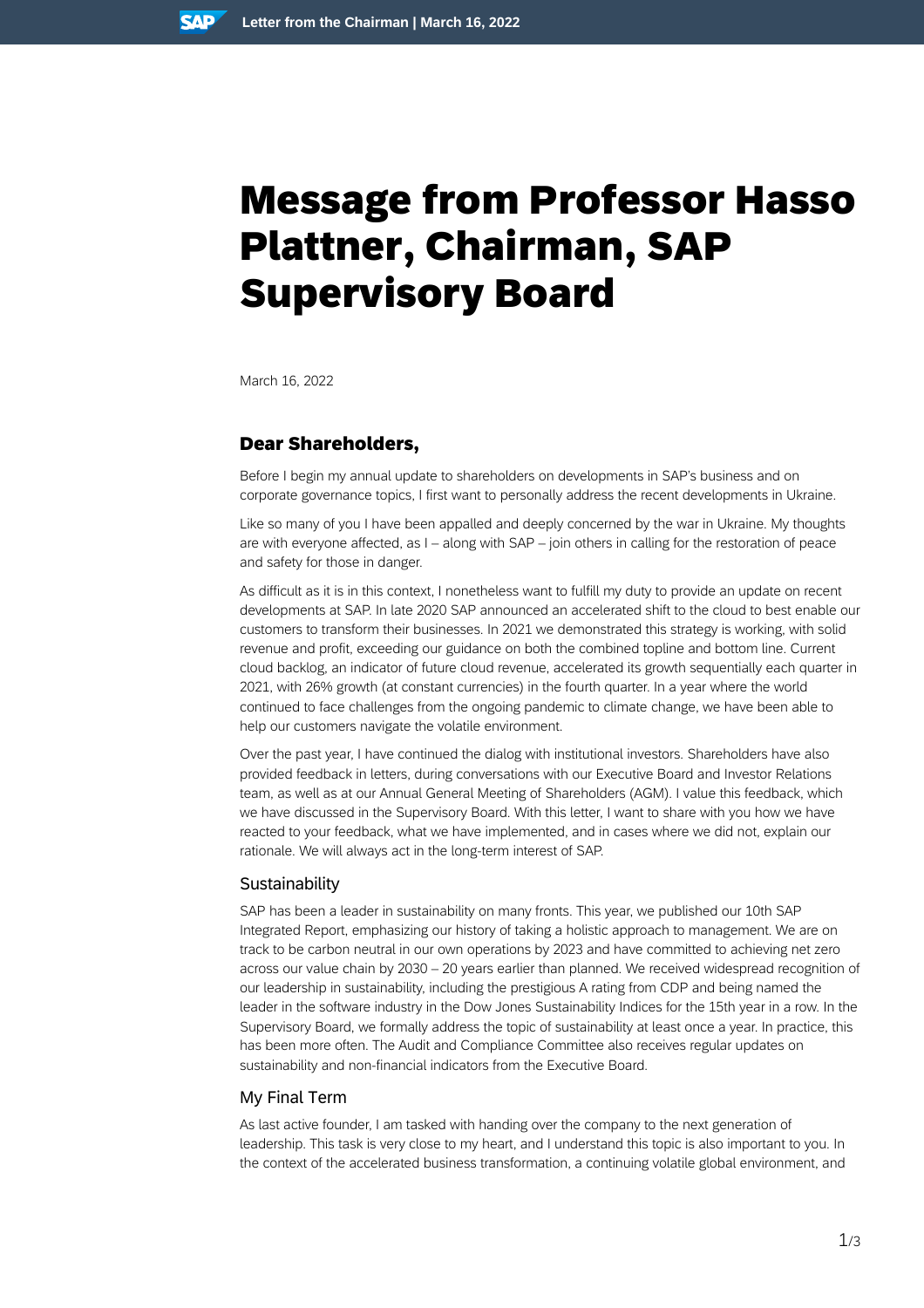Executive Board leadership changes over the past two years, I do not want to disrupt our success during this critical phase with a leadership transition. Therefore, I am standing for election to a final 2 year term as chair of the Supervisory Board.

Together with the entire Supervisory Board, I am taking steps to ensure a smooth transition and in parallel further strengthen the corporate governance of SAP:

- I have handed over the chair of the Personnel and Governance Committee and Nomination Committee.
- We are introducing the role of Lead Independent Director.
- We have reduced the terms for Supervisory Board members to four years.

You can see the transition has started. We continue board refreshment, we have increased independence, and we put diversity at the heart of our efforts. I have had the privilege to lead SAP for 50 years and have always done so with the long-term success of the company and its stakeholders in mind. I deeply value your trust and support for my final term.

#### Lead Independent Director

We have seen investors' expectations and standards for corporate governance become more aligned globally and applied more strictly. I have heard concerns about having a "non-independent chair", according to many proxy advisor and institutional investor guidelines. While I do contend that, as SAP's largest minority shareholder, my interests are very much aligned with those of other shareholders, I acknowledge your concerns and industry best practice.

As I stand for reelection, the Supervisory Board has created the role of Lead Independent Director (LID). While still uncommon in Germany, this role is standard practice in other markets. The LID will be a member of key committees, have the right to convene meetings of the Supervisory Board, set and change the agenda of these meetings, address environmental, social and governance (ESG) matters, ensure interests of investors and other stakeholders are taken into account in the Supervisory Board, may communicate to investors on topics of corporate governance, and may preside over the AGM if the chair is unable to do so. We have named Dr. Friederike Rotsch as Lead Independent Director. Dr. Rotsch has proven to be an esteemed expert in matters of corporate governance, supervision, and compliance over the past years and is classified as independent by major proxy advisors and institutional investors.

With this, we hope that we can address concerns about my role as chair and that you, dear shareholders, understand that we take the concept of Supervisory Board independence seriously.

#### Further Elections

In addition to my election, we have three further elections at the upcoming AGM in May 2022. The Nomination Committee made these decisions based on the objectives set by the Supervisory Board for its own composition, the Diversity Policy, the Profile of Skills and Expertise and in the context of corporate governance standard best practice.

Dr. Gunnar Wiedenfels, who was elected to the Supervisory Board in 2019, will stand for reelection for a four-year term.

Dr. Rouven Westphal, who was elected in a by-election in 2021, will also stand for reelection for a fouryear term.

Both candidates have proven themselves to be strong, independent voices in our Supervisory Board.

We have nominated Jennifer Li to stand for election to fill the seat vacated after Bernard Liautaud steps down after this year's AGM. Ms. Li is a seasoned global executive with a strong background in finance, having held various leadership roles in renowned companies such as Baidu and General Motors. Further she has strong supervisory expertise from former and current board mandates in